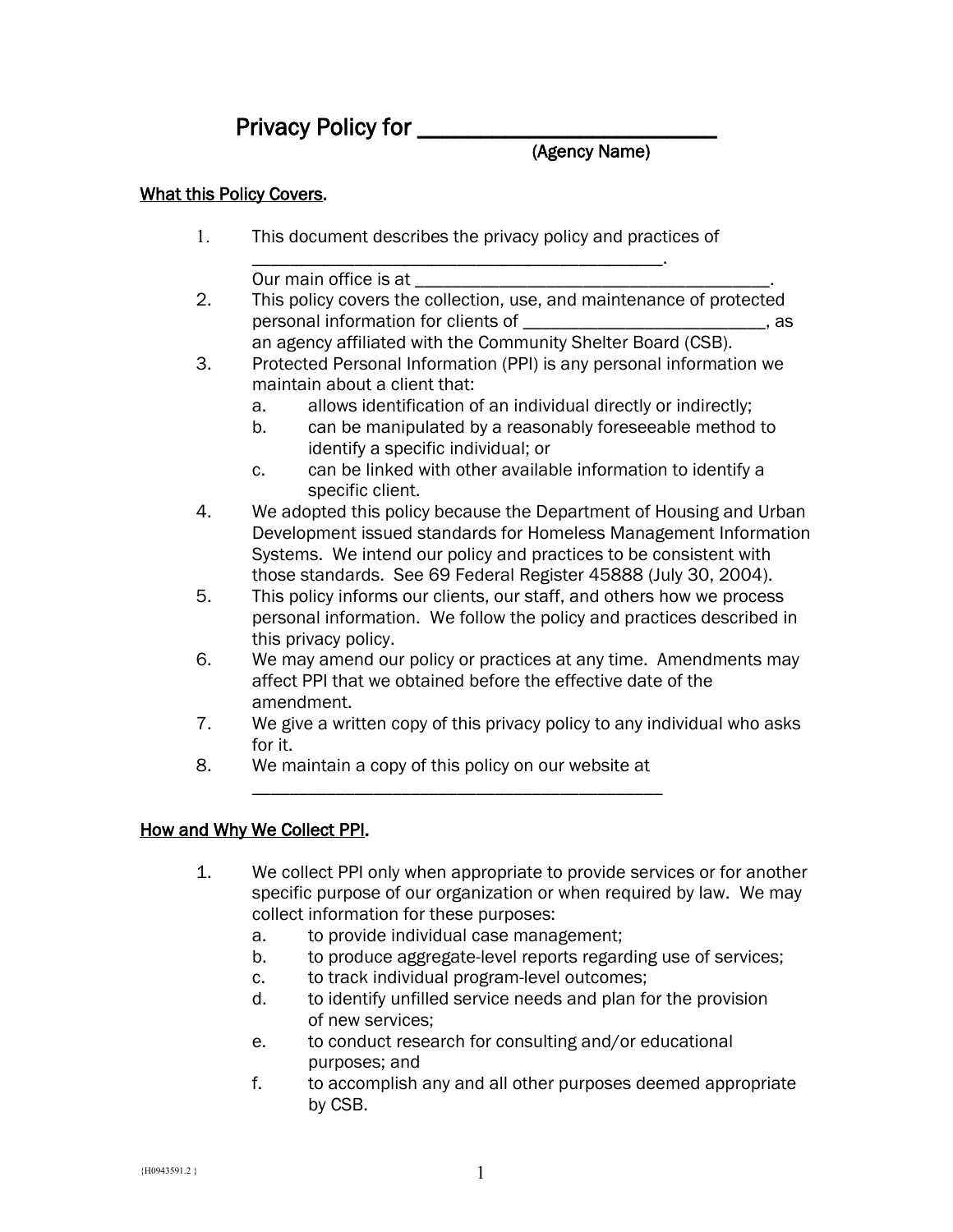- 2. We only use lawful and fair means to collect PPI.
- 3. We normally collect with the knowledge or consent of our clients. If you seek our assistance and provide us with PPI, we assume that you consent to the collection of information described in this policy.
- 4. We only collect aggregate, deidentified data from domestic violence service providers for the purposes of the Point in Time count, gap analysis, and system planning.
- 5. We may also receive PPI about you from:

| <b>Network</b>                                    |                                           |                                                     |
|---------------------------------------------------|-------------------------------------------|-----------------------------------------------------|
| Columbus Metropolitan<br><b>Housing Authority</b> | Lutheran Social<br>Services/Faith Mission | U.S. Department of<br>Veteran's Affairs             |
| Equitas Health                                    | Maryhaven                                 | <b>Volunteers of America</b><br>of Ohio and Indiana |
| <b>Gladden Community</b><br>House                 | <b>National Church</b><br>Residences      | YMCA                                                |
| Homefull                                          | Netcare Access                            | <b>YWCA</b>                                         |
| <b>Homeless Families</b><br>Foundation            | Southeast, Inc.                           |                                                     |

6. We post a sign at our intake desk or other location explaining the reasons we ask for PPI. The sign says:

We collect information about homeless individuals from agencies for reasons that are discussed in our privacy policy. We may be required to collect some personal information by law or by organizations that give us money to operate this program. Other personal information that we collect is important to run our programs, to improve services for homeless individuals, and to better understand the needs of homeless individuals. We only collect information that we consider to be appropriate. If you would like to see our privacy policy, our staff will provide you with a copy.

#### How We Use and Disclose PPI.

1. We use or disclose PPI for activities described in this part of the policy. We may or may not make any of these uses or disclosures of your PPI. We assume that you consent to the use or disclosure of your PPI for the purposes described below and for other uses and disclosures that we determine to be compatible with these uses or disclosures: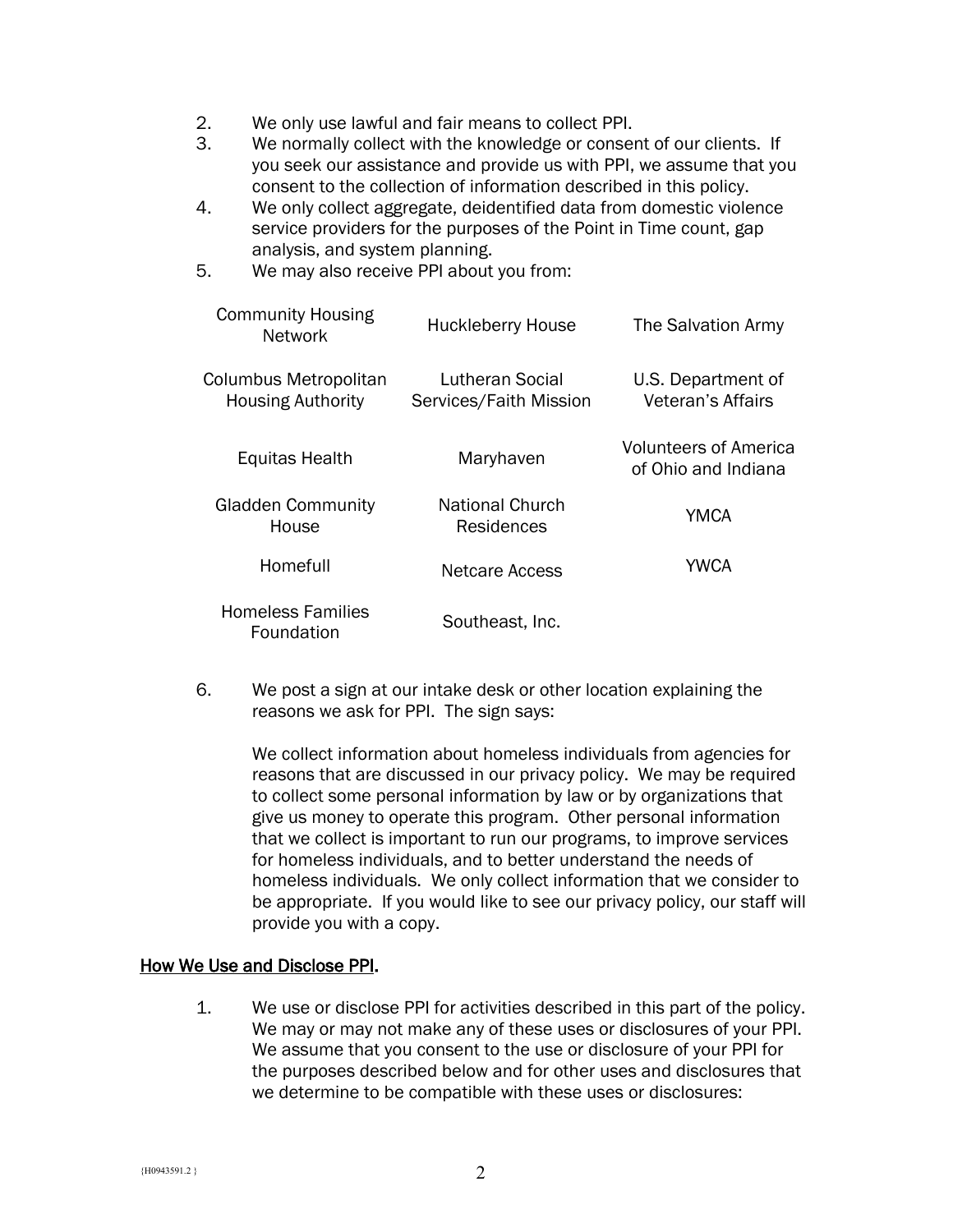- a. to provide or coordinate services to individuals;
- b. for functions related to payment or reimbursement for services;
- c. to carry out administrative functions such as legal, audits, personnel, oversight and management functions;
- d. to create de-identified (anonymous) information;
- e. when required by law to the extent that use or disclosure complies with and is limited to the requirements of the law;
- f. to avert a serious threat to health or safety if:
	- i. we believe that the use or disclosure is necessary to prevent or lessen a serious and imminent threat to the health or safety of an individual or the public; and
	- ii. the use or disclosure is made to a person reasonably able to prevent or lessen the threat, including the target of the threat.
- g. to report about an individual we reasonably believe to be a victim of abuse, neglect or domestic violence to a governmental authority (including a social service or protective services agency) authorized by law to receive reports of abuse, neglect or domestic violence in any of the following three circumstances:
	- i. where the disclosure is required by law and the disclosure complies with and is limited to the requirements of the law;
	- ii. if the individual agrees to the disclosure; or
	- iii. to the extent that the disclosure is expressly authorized by statute or regulation and either of the following are applicable:
		- A. we believe the disclosure is necessary to prevent serious harm to the individual or other potential victims; or
		- B. if the individual is unable to agree because of incapacity, a law enforcement or other public official authorized to receive the report represents that the PPI for which disclosure is sought is not intended to be used against the individual and that an immediate enforcement activity that depends upon the disclosure would be materially and adversely affected by waiting until the individual is able to agree to the disclosure;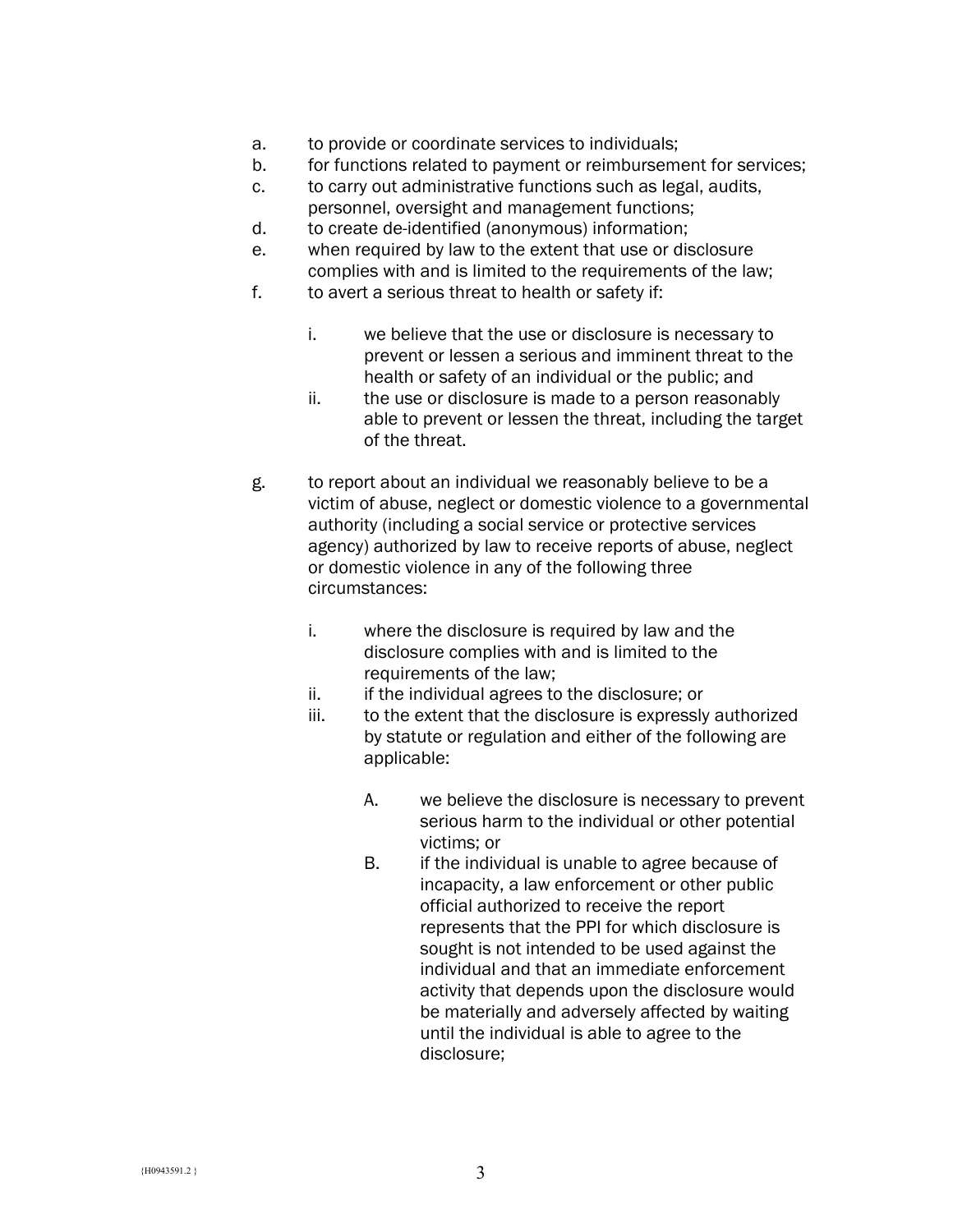when we make a permitted disclosure about a victim of abuse neglect or domestic violence, we will promptly inform the individual who is the victim that a disclosure has been or will be made, except if:

- (i) we, in the exercise of professional judgment, believe informing the individual would place the individual at risk of serious harm; or
- (ii) we would be informing a personal representative (such as a family member or friend), and we reasonably believe the personal representative is responsible for the abuse, neglect or other injury, and that informing the personal representative would not be in the best interests of the individual as we determine in the exercise of our professional judgment.
- h. to a law enforcement official for a law enforcement purpose (if consistent with applicable law and standards of ethical conduct) under any of these circumstances:
	- i. in response to a lawful court order, court-ordered warrant, subpoena or summons issued by a judicial officer, or a grand jury subpoena;
	- ii. if the law enforcement official makes a written request for PPI that:
		- A. is signed by a supervisory official of the law enforcement agency seeking the PPI;
		- B. states that the information is relevant and material to a legitimate law enforcement investigation;
		- C. identifies the PPI sought;
		- D. is specific and limited in scope to the extent reasonably practicable in light of the purpose for which the information is sought; and
		- E. states that de-identified information could not be used to accomplish the purpose of the disclosure.
	- iii. if we believe in good faith that the PPI constitutes evidence of criminal conduct that occurred on our premises;
	- iv. in response to an oral request for the purpose of identifying or locating a suspect, fugitive, material witness or missing person and the PPI disclosed consists only of name, address, date of birth, place of birth, social security number and distinguishing physical characteristics; or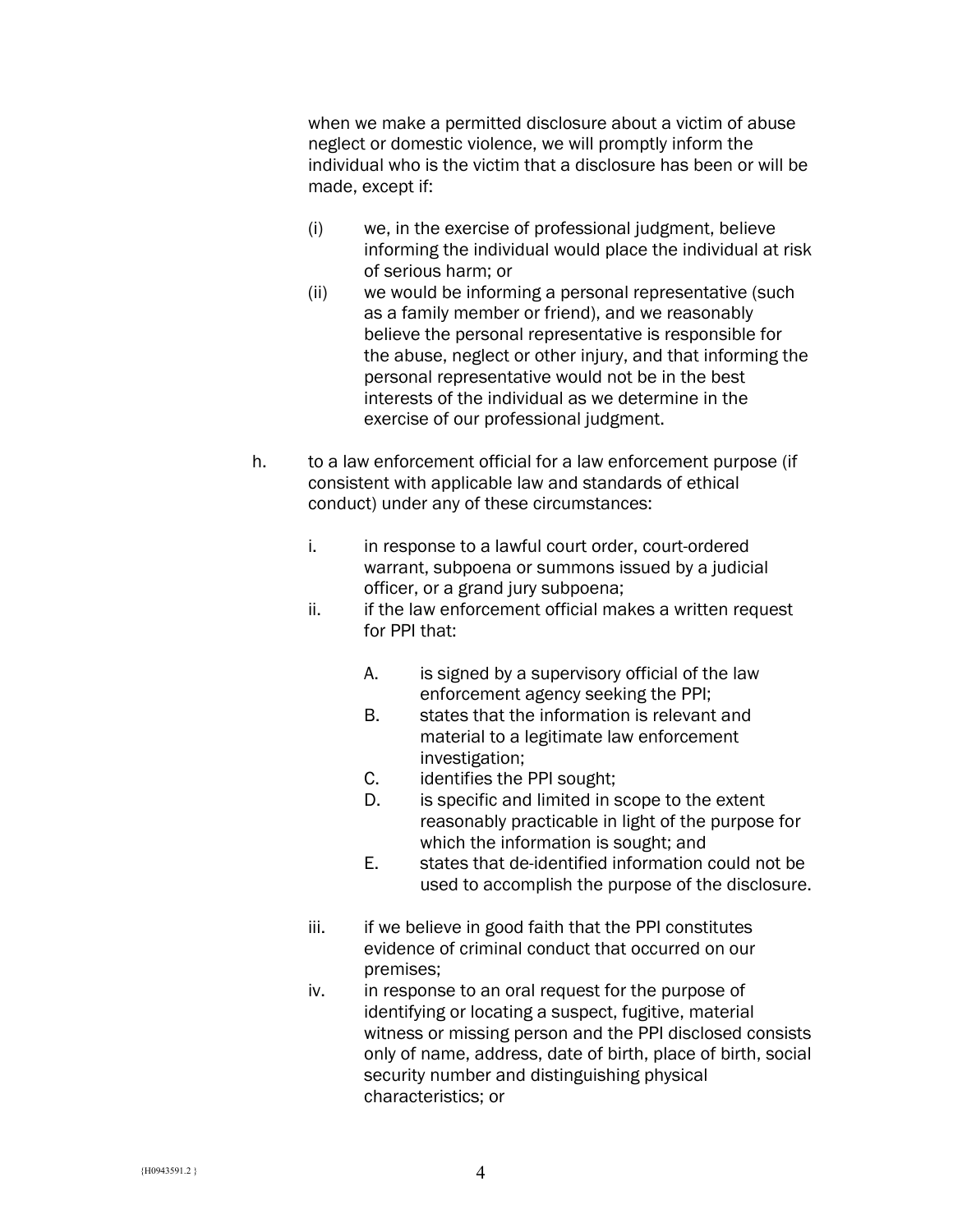- v. if:
	- A. the official is an authorized federal official seeking PPI for the provision of protective services to the President or other persons authorized by 18 U.S.C. 3056, or to foreign heads of state or other persons authorized by 22 U.S.C. 2709(a)(3), or for the conduct of investigations authorized by 18 U.S.C. 871 and 879 (threats against the President and others); and
	- B. the information requested is specific and limited in scope to the extent reasonably practicable in light of the purpose for which the information is sought.
- i. to comply with government reporting obligations for HMIS and for oversight of compliance with HMIS requirements.
- j. to third parties for the following purposes:
	- i. to permit other systems of care to conduct data matches (i.e., to determine if you are also utilizing services from such other systems of care); and
	- ii. to permit third party research firms and/or evaluators to perform research and evaluation services in connection with the programs administered by CSB and the other agencies;

provided that before PPI is disclosed under this subsection, the third party that will receive such PPI and use it as permitted above must first execute a Data Use & Disclosure Agreement requiring such third party to comply with all applicable laws and regulations, including the privacy standards and disclosure provisions contained in the Department of Housing and Urban Development Homeless Management Information Systems; Data and Technical Standards Final Notice (see 69 Federal Register 45888 (July 30, 2004)), which such standards and provisions are reflected herein.

2. Before we make any use or disclosure of your PPI that is not described here, we seek your consent first.